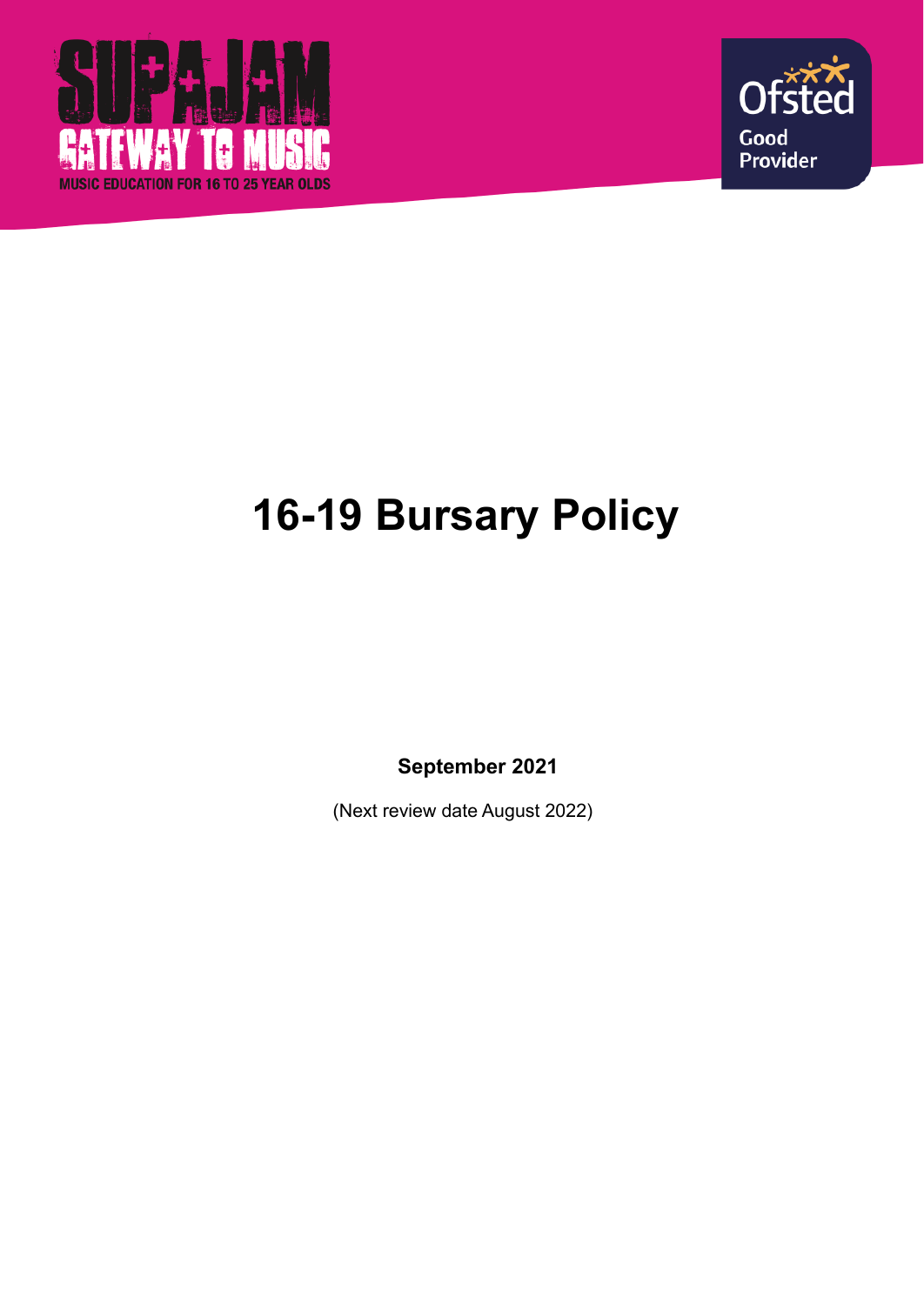**The 16-19 Bursary has been set up to support the most vulnerable young people to participate and benefit from post-16 education and training.** 

## **2. Eligibility**

2.1 To be eligible to receive a bursary the student must be aged under 19 on 31st August in the academic year in which they start their programme of study. Where a student turns 19 during their programme of study, they can continue to be supported to the end of the academic year in which they turn 19.

2.2 The most vulnerable young people will be eligible for a bursary of £1200. This group covers young people who are looked after; care leavers; those getting Income Support or Universal Credit, or those getting Employment Support Allowance and Disability Living Allowance. Evidence will be required in the form of:

- A letter setting out the benefit to which the young person is entitled
- Written confirmation of the young person's current or previous looked-after status from the local authority which looks after them or provides their leaving care services

2.3 SupaJam is free to determine which students should be eligible to receive a Discretionary Bursary and how much they should receive. Decisions will be made in October of each academic year. Payments may be limited by the level of demand for bursary support.

2.4 A student's household income will be assessed as evidence by receipt of benefit, P60 or Tax Credit Award Notice if employed, or SA302 form or certified accounts if self-employed. If a student's household income exceeds £24,000 per year, they will not be entitled to access the bursary.

2.5 Receipt of a bursary will be conditional on the student:

- Meeting the attendance criteria (outlined in our Attendance Policy, available on our website)
- Signing and abiding by the SupaJam Student Code of Conduct (available on our website)
- Signing the declaration on the bursary application form (see appendix A)
- Signing the Discretionary Bursary Agreement when their application has been approved (see appendix B)

2.6 There will be two categories of bursary payment:

- Vulnerable young person, £1200 per year (Vulnerable Student Bursary
- A student whose household income is below £24,000 per year (Discretionary Bursary)

2.7 The discretionary bursary will be paid directly to the student via bank transfer when they present evidence of travel costs to the Administration office.

The evidence must be:

• A train/bus ticket or pass;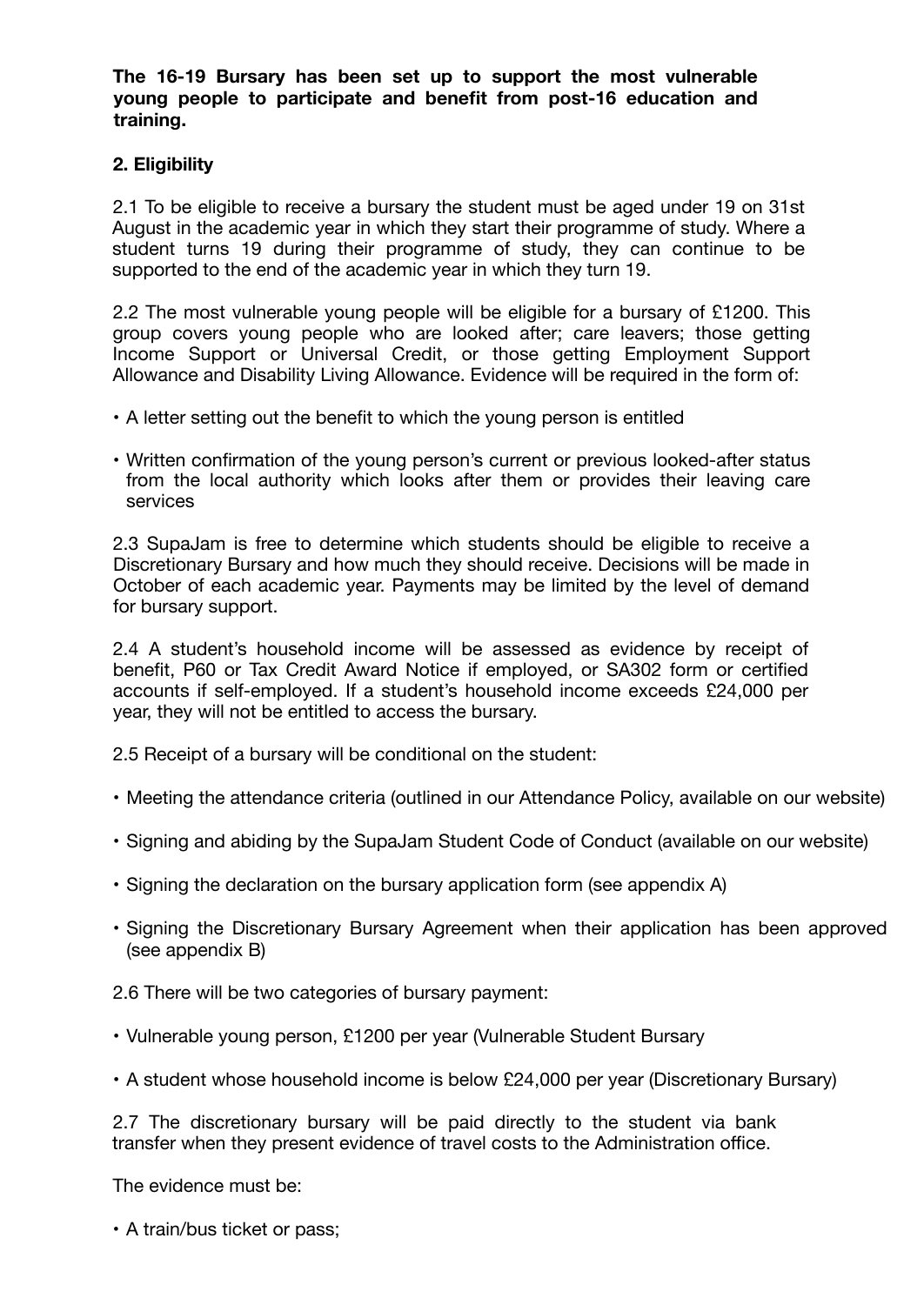• A receipt for a train/bus ticket/pass.

2.8 Travel costs cannot be refunded if this evidence if not produced.

2.9 Students will be required to sign an agreement when their bursary has been approved (see appendix B).

2.10 A letter stating the amount they will receive will be sent to their parents or guardians so they are fully aware of the amount their child is receiving.

2.11 If a student has a taxi funded by their local authority to and from SupaJam, they will not receive bursary payments unless their Local Authority has requested a contribution towards the cost of a taxi. If this is the case, SupaJam will require evidence of this request. The student's application will then be reviewed by the Assessment Panel (see 4.2) to determine if they will receive a contribution towards this cost and if they do, what amount they will receive and when/how this will be paid to the student, their parents/guardians or directly to their Local Authority.

2.12 If students require support with costs not relating to travel, they may make a request to the Senior Administrator. All requests will be considered but all decisions will be at the discretion of the Senior Administrator and the Centre Manager.

2.12 If a student qualifies for the Vulnerable bursary they will receive £30-40 per week (£10 per day, term time only). This will be paid via bank transfer. Back payments and lump payments will not be made.

2.13 The daily amount for the Vulnerable bursary will only be increased if deemed necessary at SupaJam's discretion.

## **3. Administration**

For audit purposes, hard copies of all documentation for the Bursary Fund will be kept for 6 years. This documentation will evidence the application process, documents relating to how the learner was assessed and the funds issued.

## **4. Applications and payment process**

4.1. The closing date for applying for a bursary for the academic year 2020-2021 is the 5th of October 2020. All applications must be submitted to the Administration Office using the application form (appendix A).

4.2. The Assessment Panel (David Court & Charlotte O'Brien) will assess each claim and authorise payments. The Assessment Panel will meet to make decisions on applications. Payment decisions must be recorded for audit purposes along with records of applications and evidence.

4.3. Successful bursary applicants remain eligible for one academic year. Payments will be made on receipt of a travel ticket. If the student is receiving a contribution towards the cost of a taxi, the method of these payments will be decided by the Assessment Panel (see 2.11)

4.4. Applications made after the 24th of September will be processed only if there is money left that hasn't already been allocated to other students.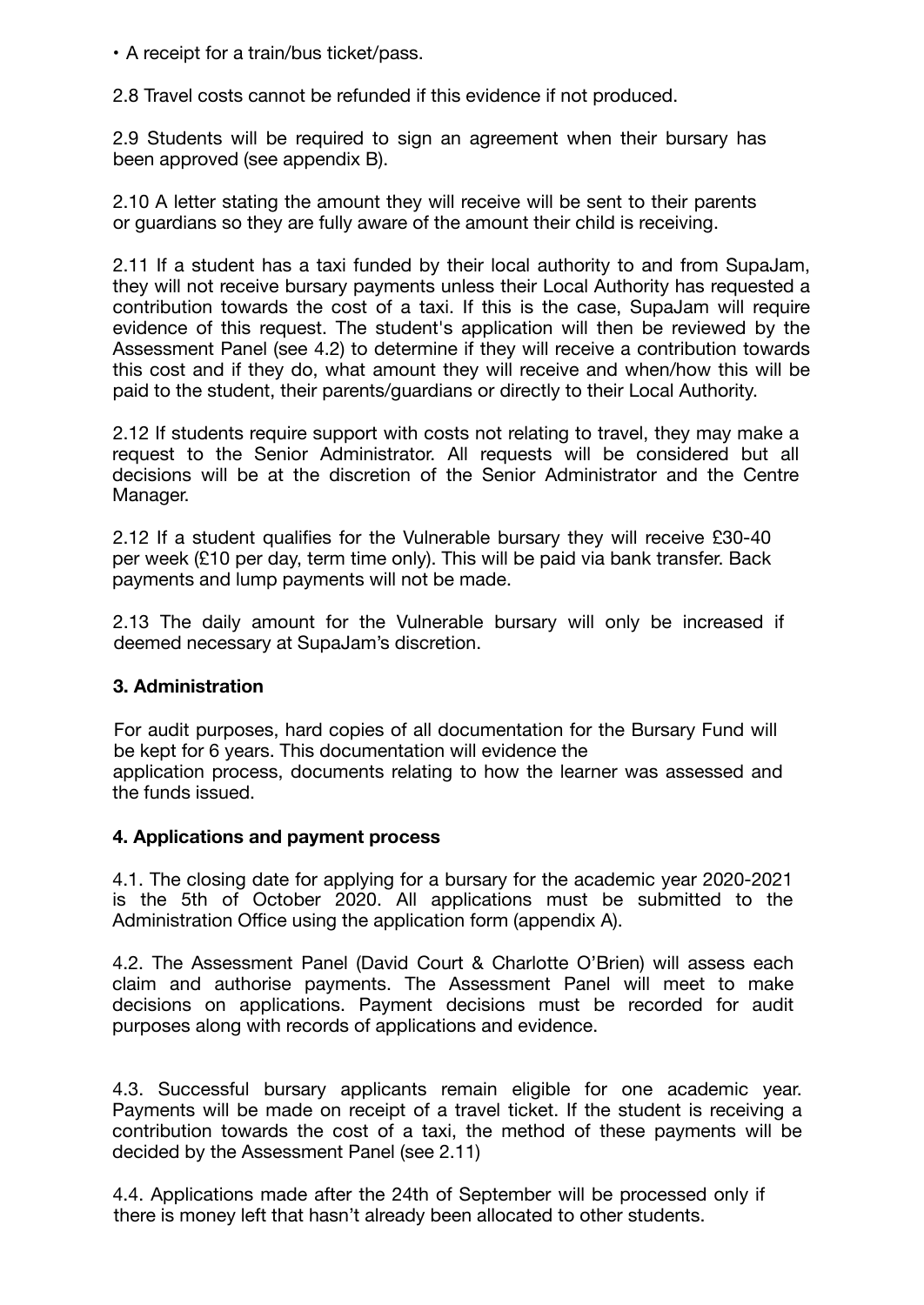4.5. Students will be informed in writing of the decisions of the Assessment Panel within one week of the Assessment Panel's meeting.

4.6. Bursary payments will be made via BACS. Payments will usually only be made to a student's bank account.

4.7. Payments will not be made into another person's account, except in exceptional circumstances where a student is unable to administer their own account.

4.8 Payments may be made to a joint account, as long as the student is one of the account holders.

4.9 If a student has a Post Office account, it should be noted that these accounts do not accept payments by BACS.

4.10 In determining payments of the 16-19 Bursary Fund, students will not be discriminated against on the basis of their protected characteristics. Payments are also subject to the public sector equality duty in section 149 (1) of the Equality Act.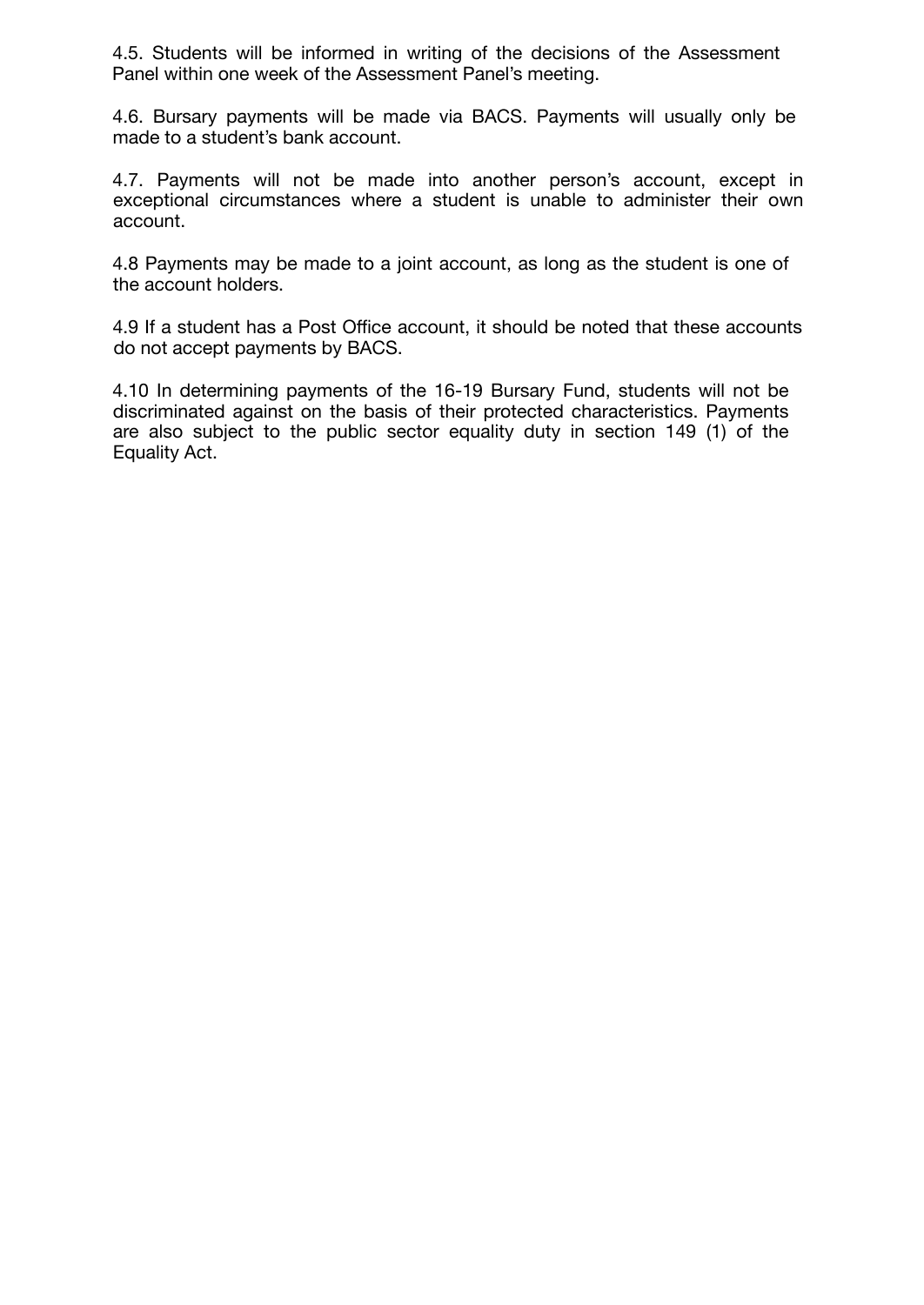## Appendix A

This completed application form and relevant evidence must be handed in by **5th October 2020**. Applications made after this date will be considered provided sufficient funds are available. It should be completed **by the student**, although you may need help from your parent or guardian.

| Surname        | Forename: |
|----------------|-----------|
| Address:       |           |
|                | Postcode: |
| Date of Birth: | Age:      |

| Have you the right of abode and been resident | Yes | <b>Nc</b> |  |
|-----------------------------------------------|-----|-----------|--|
| in the UK for the last 3 years?               |     |           |  |

#### **Bursary criteria:**

You must be aged 16, 17 or 18 on 31 August 2020 and meet the Education Funding Agency's residency criteria. If you are 19+ you must have an EHC Plan to qualify (this is for the discretionary bursary not the vulnerable bursary). The bursary is to be paid to enable you to attend college and will only be paid if your attendance and behaviour meet the required standards.

| Vulnerable Student Bursary additional criteria:<br>To qualify for this bursary, you must fall into one of the categories below, be under 19 and produce<br>the requisite evidence to support your application. |     |                                                                   |    |  |  |
|----------------------------------------------------------------------------------------------------------------------------------------------------------------------------------------------------------------|-----|-------------------------------------------------------------------|----|--|--|
| Are you over 19?                                                                                                                                                                                               | Yes | If yes-go to<br>'Discretionary<br>bursary additional<br>criteria' | No |  |  |
| Are you in or recently left local authority care?                                                                                                                                                              | Yes |                                                                   | No |  |  |
| Are you getting Income Support or Universal Credit in your<br>own name?                                                                                                                                        | Yes |                                                                   | No |  |  |
| Are you getting Disability Living Allowance (DLA) in your own<br>name and either Employment and Support Allowance (ESA) or<br>Universal Credit?                                                                | Yes |                                                                   | No |  |  |
| Are you getting Personal Independence Payment (PIP) in your<br>name and either ESA or Universal Credit?                                                                                                        | Yes |                                                                   | No |  |  |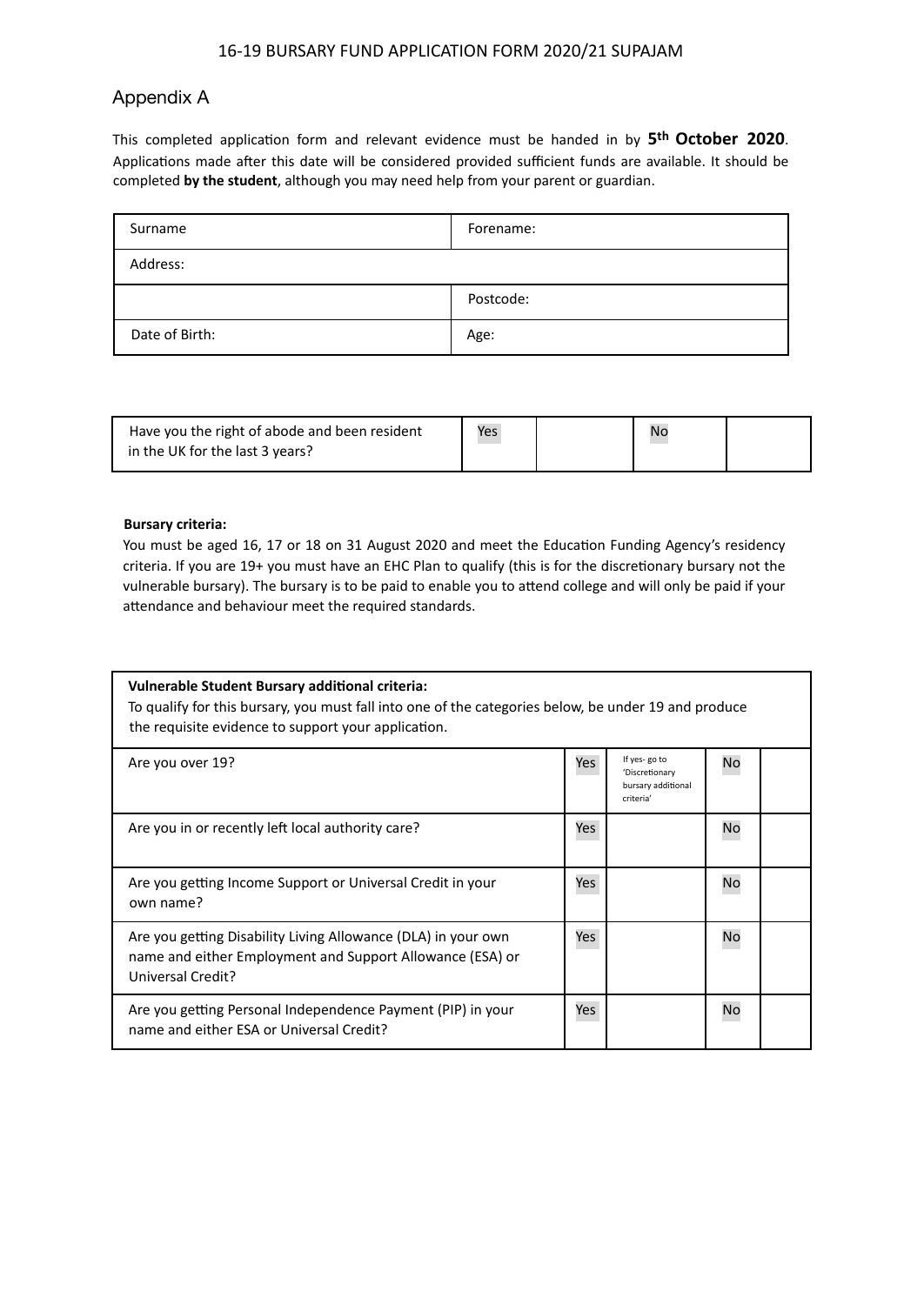#### **Discretionary Bursary additional criteria:**

Your household income is one of the criteria which will help us to assess your application. If your household income exceeds £24,000 per annum, you will not be eligible for a discretionary bursary payment. You must provide your total household income and tick the box(es) of all the relevant documentation that you are providing to support this, including details of benefits being received. If you do not provide evidence to support the total household income figure then we cannot process your application for discretionary bursary payments.

| What was your household<br>income for the tax year<br>2018-19? | You must fill in this section in order for your application to<br>be processed. |                                                       |     |                                            |                                                  |  |
|----------------------------------------------------------------|---------------------------------------------------------------------------------|-------------------------------------------------------|-----|--------------------------------------------|--------------------------------------------------|--|
| P60 (for all earners in the<br>household)                      |                                                                                 | Income Support /<br>Universal Credit award<br>letter  |     |                                            | <b>Full TCAN (Tax</b><br>Credit Award<br>Notice) |  |
| Self-employed earnings (official<br>tax return)                |                                                                                 | Other benefits/pension<br>award letter                |     | Wage slips (3<br>most recent<br>wage slip) |                                                  |  |
| My family does not receive<br>any benefits                     |                                                                                 | Are you currently in receipt<br>of free school meals? | Yes |                                            | No                                               |  |

#### **How will the bursary be paid to me?**

This will be paid to you via bank transfer when you present evidence of travel costs to the admin office. **The evidence must be:** 

- A train/bus ticket or pass;
- A receipt for a train/bus ticket/pass.

Travel costs cannot be refunded if this evidence if not produced. You will be required to sign an agreement when your bursary has been approved and a letter stating the amount you will receive will be sent to your parent or guardian.

If you are 19+ and do not have an EHC Plan but your household income is below 24,000 per year then please speak to our Administration team.

#### **Further information:**

If you need further information or help with completing the application form, please contact SupaJam's Administration Team: **Telephone:** 01322 660845

#### **Student declaration:**

- I declare that the information on this form is true and accurate to the best of my knowledge. I have made this claim for a bursary payment fully aware that any false statements can lead to withdrawal or refusal of any financial support and may lead to me being prosecuted.
- I understand that if I refuse to provide information which may be relevant to my claim, the application will not be accepted.
- I understand that monies I receive under the Bursary Fund will be paid on condition of standards of attendance and behaviour as explained in SupaJam's policies.
- I will maintain over 85% attendance (95% if I am homeschooled and accessing the Vulnerable Bursary).
- When changes to my household financial circumstances occur, which may result in changes to my claim, I confirm I will notify the SupaJam immediately.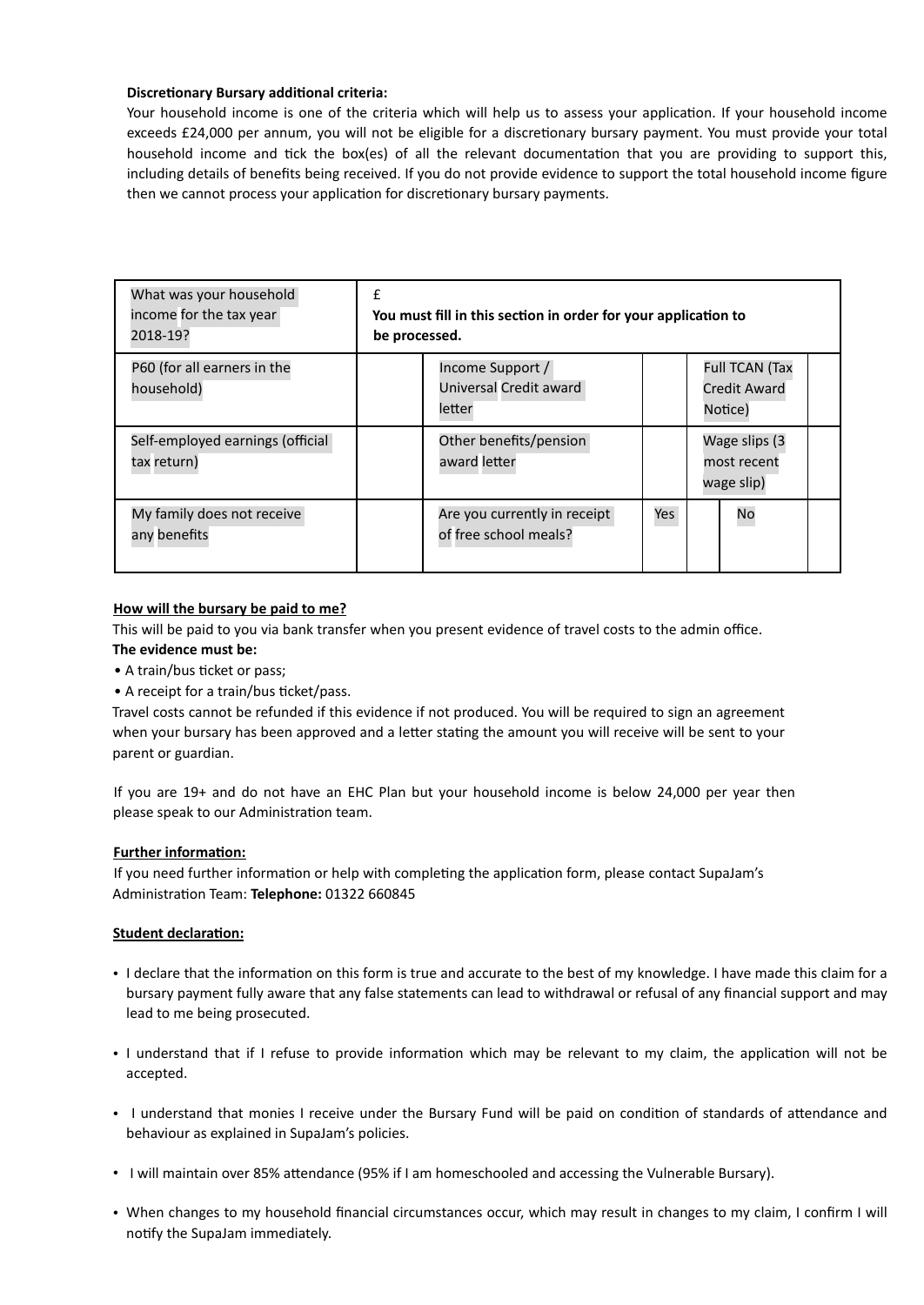- I will notify the SupaJam immediately with any changes to my Bank/Building Society details.
- I understand that this money must be used to support my travel to and from SupaJam and the evidence detailed above must be presented to access my bursary.
- understand that SupaJam cannot give students additional payments for any other purpose.
- I understand that I will need to sign an additional agreement when my claim has been approved.
- I agree that if my claim is approved then the amount I receive will be shared with my parent/guardian.
- I understand that I do not have an automatic entitlement to bursary payments and all payments are based on the information I have provided.
- I understand I have the right to appeal if I disagree with the outcome of my bursary application. This appeal should be made to the Operations Manager but if I feel I have not been treated fairly I can follow SupaJam's Complaints Procedure.

I confirm I have read the '16-19 Bursary Fund – Information for students' which is available on SupaJam's website https://www.semmuk.com/.

Applicant name\_\_\_\_

Applicant signature\_\_\_\_\_\_\_\_\_\_\_\_\_\_\_\_\_\_\_\_\_\_\_\_\_\_\_\_

Date\_\_\_\_\_\_\_\_\_\_\_\_\_\_\_\_\_\_\_\_\_\_\_\_\_